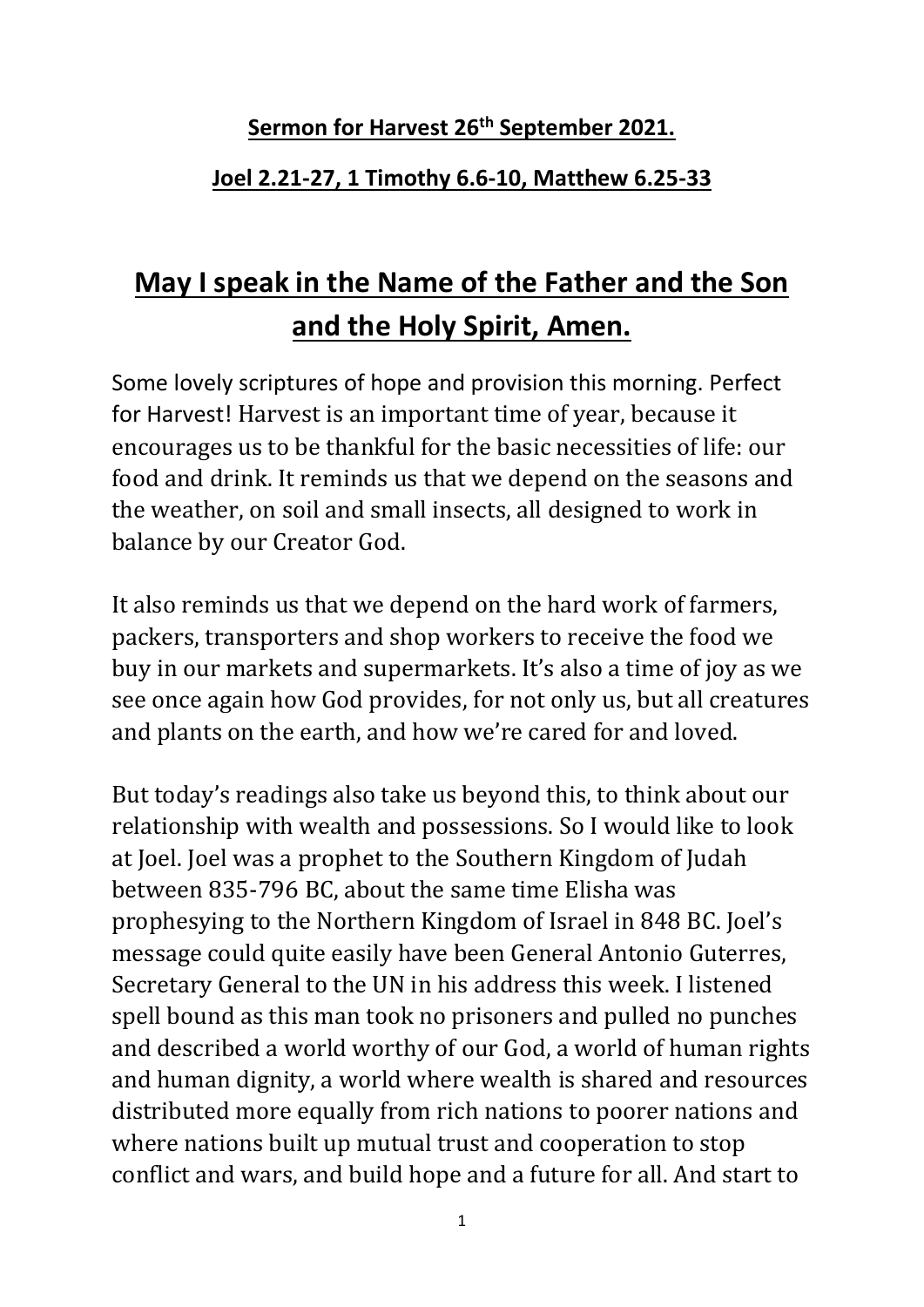cooperate in ways which might save our beleaguered planet from the devastation of climate change. I think Joel would have been proud and thoroughly approved of such a speech. But Joel went further, all these admirable changes where humankind communicates and cooperates with each other must be steered by a turning back to God. An understanding that He is in control and that turning from Him will bring about judgement.

The people Joel spoke to had become complacent and self centred. They took God for granted and worshipped idols. So like many nations today, whose gods are money, status, power and maybe even a religious fervour, which is inward looking and intolerant of others. We don't need God, some will say, look at our abundance. We don't want to share with others, let them find their own fortune and work in their own countries. It isn't our responsibility. Judah was like that, insensitive to the condition of their spiritual lives, Joel warned them of impending judgement, but they remained oblivious to their own spiritual poverty. The odd sacrifice, a meaningless outward religious offering would suffice, they'd been to the Temple, done their bit, life was good without God.

But disaster struck. A terrible plague of locusts and other destructive swarming insects chewed their way through every overflowing field until nothing was left. Fields once rich and abundant were now empty of crops. It affected animals as well as agriculture. The magnitude of the destruction was so devastating that it would take a long time to recover from it.

Joel spoke of judgement to these people, but God also gave him a beautiful message of hope. Some of the loveliest verses in prophecy, including the pouring out of the Holy Spirit. God wasn't just filling their barns with abundance, He was giving of Himself as well, filling the people themselves with His rich fruit and gifts.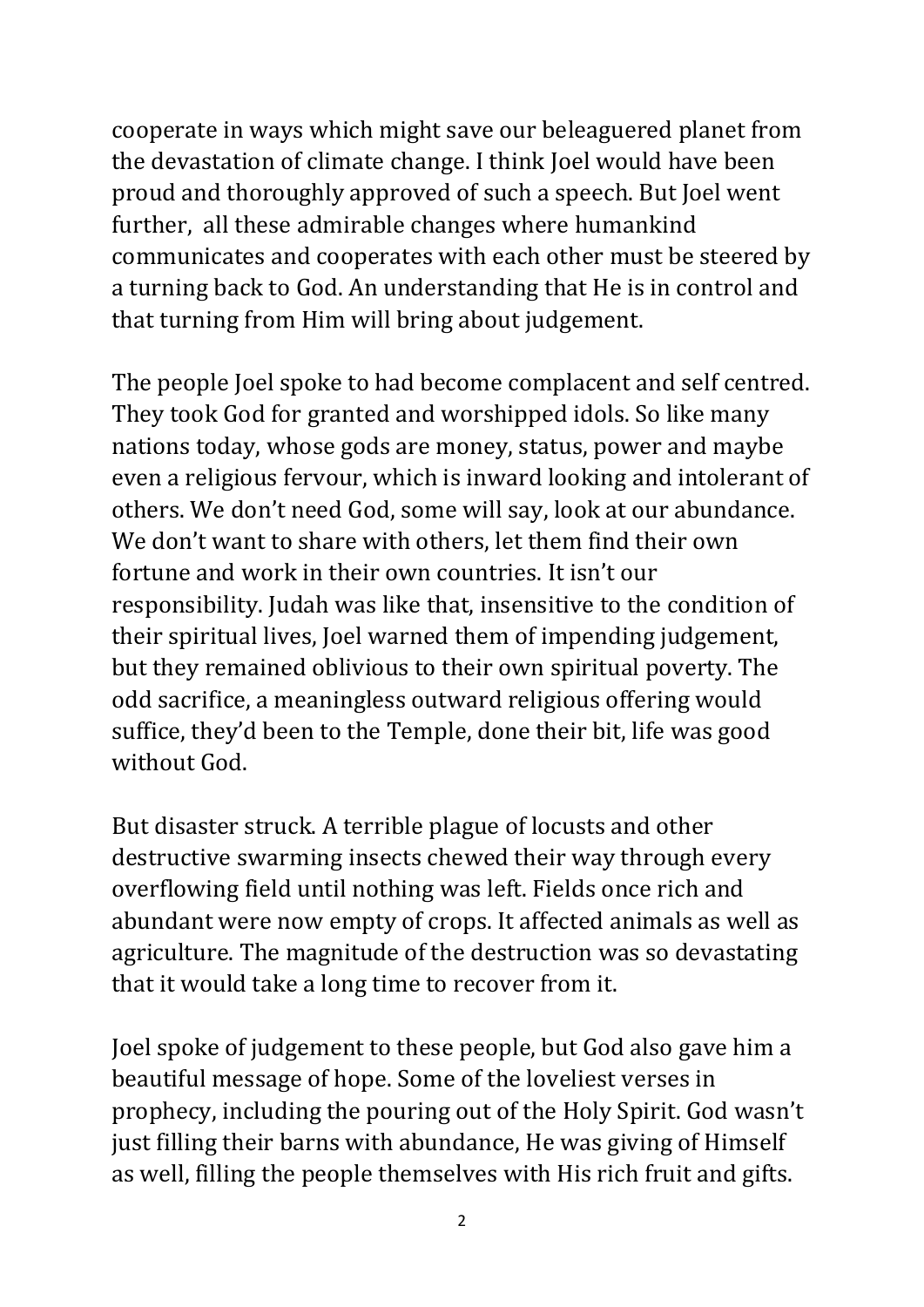When disasters strike, people will tend to blame God rather than take responsibility themselves. Judah didn't, they repented, took responsibility and understood that their own actions had brought judgement. We have seen disaster after disaster over this last two years: terrible disasters of nature, floods, fires, volcanic eruptions, excessive heat and its consequences and earthquakes. No country has been left unscathed and the global Pandemic has left its scar on almost every household worldwide.

In our lives and in history, as in the Old Testament histories of Israel and Judah, there are times of devastation, but there are also times of restoration, hope and growth. Sometimes God may use natural disasters to awaken our senses to what we are doing to the world but more often, our suffering is a direct result of our own destructive choices. And that is what Joel was telling Judah and that is what Guterres was telling the leaders of the nations of the world. If we wish to harvest peace and abundance, we must sow the seeds of mutual trust and cooperation. If we want our world to heal, we must change our ways, together, in agreement and mutual sharing, not coveting more and more wealth but ensuring the resources of this planet are equally distributed. Guterres compared the frolics of a billionaire in space with the starvation of millions and called it obscene. And the fact that vaccines in richer countries were being thrown away, as out of date, whilst poorer countries had only 10% of their population vaccinated. He said the world leaders got an F for ethics. So wonderful, just like the power of the Old Testament prophets!

In Timothy and The Gospel, we are urged to be content with the basics of life, food and clothing. Not because God doesn't want us to enjoy good things, but to remember that trusting in God, we can hope to have our needs met, not all our wants, but our needs. He is our Father and wants us to know hope and abundance, He promised Judah that He would restore the years of the locust and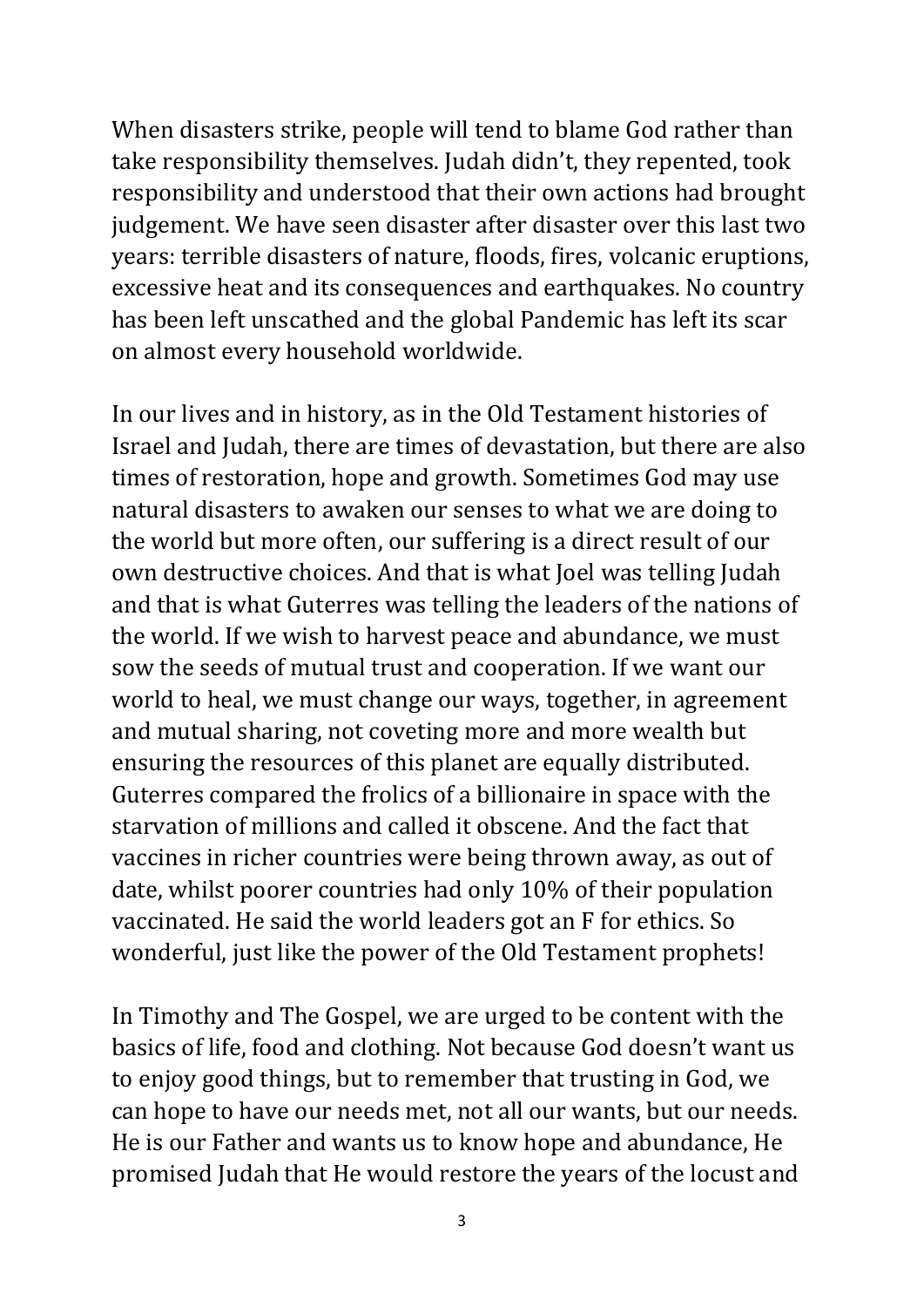that their fields would be full again and they would prosper, but they must put Him first. And this is what Jesus and Timothy are saying, if you put God first, and not worry about getting the next thing on your list of must haves, you will want for nothing.

Timothy's warning came just after urging the people to be aware of false teachings and about thinking of religion as " a means of gain". Abit like the TV Evangelists who say that if you send them money, God will bless you with wealth and riches beyond your imagining.

For although money and possessions are not wrong in themselves, we might not remember that they are gifts from God and instead think that we have a right to everything we want. And feeling like this, we might lose our sense of gratitude and joy. Our sense of generosity to others and caring for those who cannot care for themselves

In a similar way Jesus' words in the Gospel about God giving us what we need, come just after he's pointed out that we can't serve both God and wealth. Here he's contrasting being possessed by God with being possessed by our possessions.

If we focus on always having more and better, we may forget about our responsibility to care for the earth, to feed and clothe those in need, to ensure justice for the powerless, to protect the weak and vulnerable.

We might become blind to the effects of greed on the environment in terms of pollution and waste.

We might close our eyes to the people who live in poverty and work in harsh conditions to provide us with what we want.